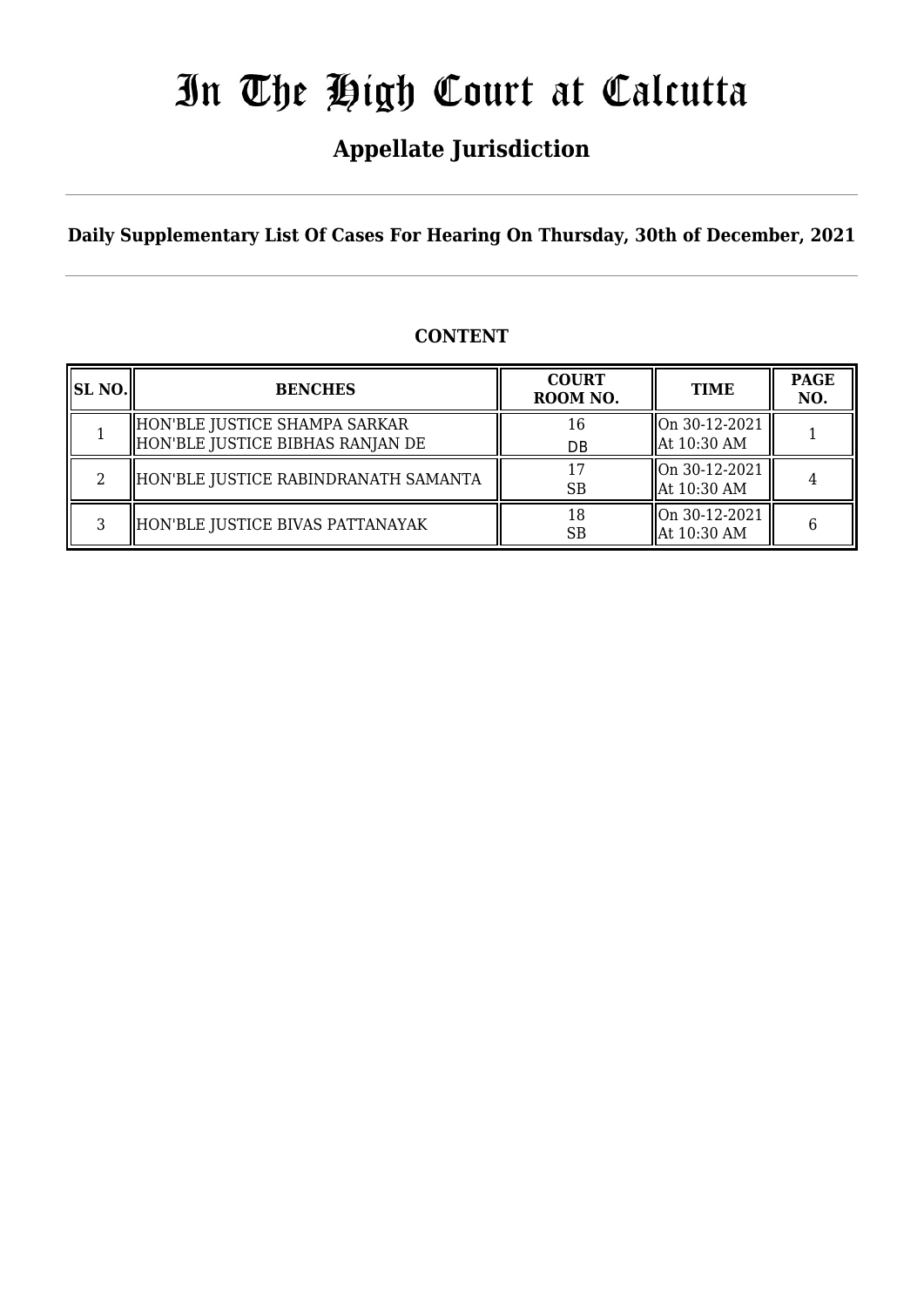

## **Appellate Side**

**DAILY CAUSELIST For Thursday The 30th December 2021**

**COURT NO. 16**

## **DIVISION BENCH (VACATION BENCH)**

**AT 10:30 AM**

**HON'BLE JUSTICE SHAMPA SARKAR HON'BLE JUSTICE BIBHAS RANJAN DE (VIA VIDEO CONFERENCE)**

## **(VACATION BENCH)**

#### **ON 30TH DECEMBER, 2021 (THURSDAY) - SHALL TAKE UP ALL URGENT DIVISION BENCH MATTERS FILED DURING VACATION OR WITH LEAVE OF THE REGULAR BENCH.**

#### **HABEAS CORPUS**

| $\mathbf{1}$ | WPA(H)/72/2021 | <b>BUDDHADEB BHOWMICK</b><br>VS<br>STATE OF WEST BENGAL<br>AND ORS.      | SURYANEEL DAS                               |
|--------------|----------------|--------------------------------------------------------------------------|---------------------------------------------|
|              |                | <b>APPLICATION FOR BAIL</b>                                              |                                             |
| 2            | CRM/9026/2021  | KAZI ZAHIRUL ALAM @ RAJ<br><b>VS</b><br>STATE OF WEST BENGAL<br>AND ORS. | SK JALALUDDIN                               |
| 3            | CRM/9028/2021  | SANTOSH HAZRA AND ORS<br><b>VS</b><br>STATE OF WEST BENGAL<br>AND ORS.   | <b>SK JALALUDDIN</b>                        |
| 4            | CRM/9038/2021  | PRASANTA DOLUI @ SUBHA<br><b>VS</b><br>STATE OF WEST BENGAL<br>AND ORS.  | <b>SOUMAYA BASU ROY</b><br><b>CHOWDHURY</b> |
| 5            | CRM/9058/2021  | <b>SAMIM SK</b><br>VS<br>STATE OF WEST BENGAL                            | <b>MRITUNJOY</b><br><b>CHATTERJEE</b>       |
| 6            | CRM/9060/2021  | SK RAJESH ALI<br>VS<br><b>STATE OF WEST BENGAL</b>                       | <b>RITA PATRA</b>                           |
| 7            | CRM/9062/2021  | <b>BIJAN NANDI</b><br><b>VS</b><br>STATE OF WEST BENGAL                  | Angshuman<br>Chakrabarty                    |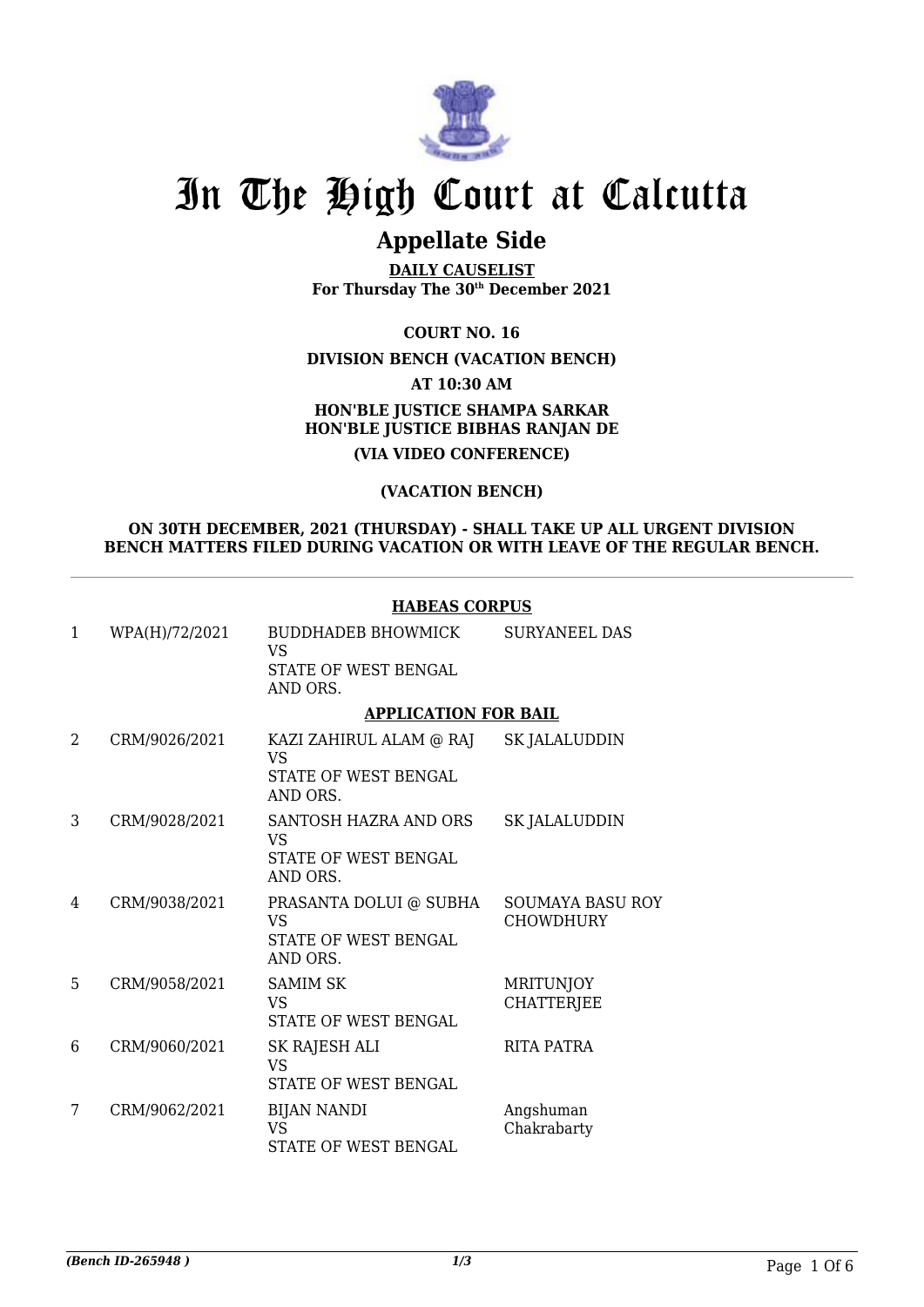| 8  | CRM/9063/2021 | ALIBUDDIN MOLLICK AND<br><b>OTHERS</b><br><b>VS</b><br>STATE OF WEST BENGAL                   | SHASHANKA<br>SHEKHAR SAHA                |
|----|---------------|-----------------------------------------------------------------------------------------------|------------------------------------------|
| 9  | CRM/9064/2021 | DIPANJAN CHAKRABORTY<br><b>VS</b><br>STATE OF WEST BENGAL                                     | <b>SUMITAVA</b><br><b>CHAKRABORTY</b>    |
| 10 | CRM/9065/2021 | JHARNA RAKSHIT<br><b>VS</b><br>STATE OF WEST BENGAL                                           | <b>MRINAL KANTI</b><br><b>MUKHERJEE</b>  |
| 11 | CRM/9066/2021 | BAPAN SK. @ BAPON SEKH<br><b>VS</b><br>STATE OF WEST BENGAL                                   | TAPODIP GUPTA                            |
| 12 | CRM/9067/2021 | ABDUL HALIM SK @ DILDAR<br>SK<br><b>VS</b><br>STATE OF WEST BENGAL                            | <b>SNEHANSU</b><br><b>MAJUMDER</b>       |
| 13 | CRM/9069/2021 | ANISUR RAHAMAN@ANIJUR<br><b>RAHAMAN</b><br><b>VS</b>                                          | <b>ANIT DEY</b>                          |
| 14 | CRM/9070/2021 | STATE OF WEST BENGAL<br>AVISHEK MUKHERJEE @<br>AVI<br><b>VS</b><br>STATE OF WEST BENGAL       | DEBASIS KAR                              |
| 15 | CRM/9071/2021 | SUBIR SAHA @ RAHUL<br><b>VS</b><br>STATE OF WEST BENGAL                                       | <b>DEBASIS KAR</b>                       |
| 16 | CRM/9072/2021 | <b>SUSHIL HALDER</b><br><b>VS</b><br>STATE OF WEST BENGAL                                     | PRABIR MAJUMDER                          |
|    |               | <b>APPLICATION FOR ANTICIPATORY BAIL U/SEC. 438 CR. P. C.</b>                                 |                                          |
| 17 | CRM/8060/2021 | DR. SHULI MUKHERJEE<br>VS<br>STATE OF WEST BENGAL                                             | <b>TIRTHANKAR ROY</b>                    |
| 18 | CRM/9030/2021 | TAMAMRL SK @ TAMAMUL<br><b>HOQUE AND ORS</b><br><b>VS</b><br>STATE OF WEST BENGAL<br>AND ORS. | SK JALALUDDIN                            |
| 19 | CRM/9036/2021 | KAUSHIK KUMAR KAR<br>VS<br>STATE OF WEST BENGAL<br>AND ORS.                                   | ARKA CHAKRABORTY                         |
| 20 | CRM/9059/2021 | KRISHNA ADHIKARY @<br><b>BIKASH ADNIKARY</b><br><b>VS</b><br>STATE OF WEST BENGAL             | <b>SUSNIGDHO</b><br><b>BHATTACHARYYA</b> |
| 21 | CRM/9068/2021 | UTPAL KANRAR AND ANR<br><b>VS</b><br>STATE OF WEST BENGAL                                     | SUDIP GHOSH<br><b>CHOWDHURY</b>          |
|    |               | <b>INTRA COURT APPEAL AND APPLICATION</b>                                                     |                                          |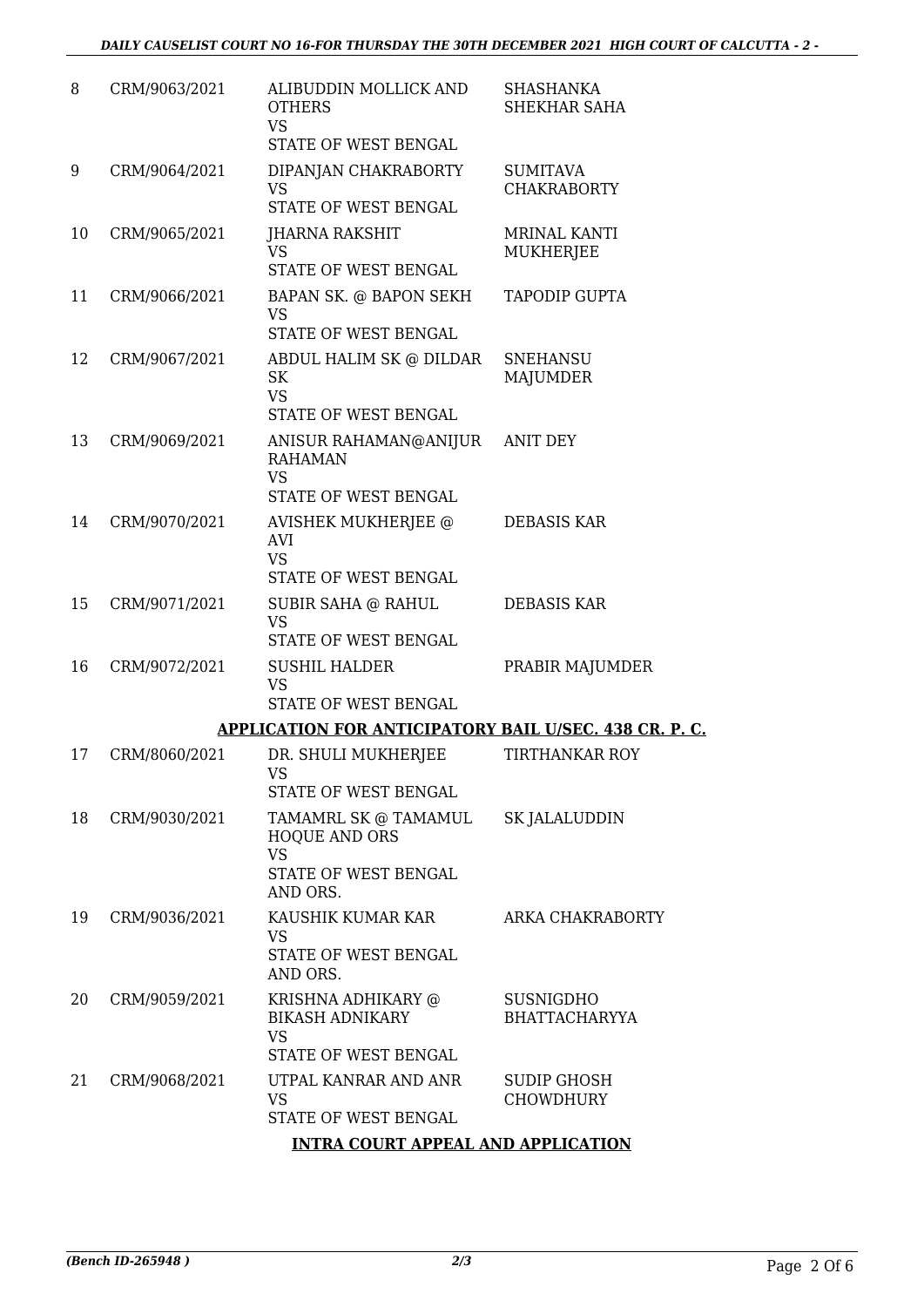## *DAILY CAUSELIST COURT NO 16-FOR THURSDAY THE 30TH DECEMBER 2021 HIGH COURT OF CALCUTTA - 3 -*

| 22 | MAT/1409/2021     | SUBHASISH BANEREJEE<br>VS.<br>STATE OF WEST BENGAL<br>AND ORS.    | DEBOLEENA GHOSH             |
|----|-------------------|-------------------------------------------------------------------|-----------------------------|
|    | IA NO: CAN/1/2021 |                                                                   |                             |
| 23 | MAT/1410/2021     | M/S CLASSIC<br>VS.<br>STATE OF WEST BENGAL<br>AND ORS.            | RAHUL KUMAR<br><b>SINGH</b> |
|    | IA NO: CAN/1/2021 |                                                                   |                             |
| 24 | MAT/1411/2021     | <b>SUBHENDU BANERJE</b><br>VS<br>STATE OF WEST BENGAL<br>AND ORS. | DEBOLEENA GHOSH             |
|    | IA NO: CAN/1/2021 |                                                                   |                             |
| 25 | MAT/1412/2021     | M/S CLASSIC AND OTHERS<br>VS<br>STATE OF WEST BENGAL<br>AND ORS.  | RAHUL KUMAR<br><b>SINGH</b> |

IA NO: CAN/1/2021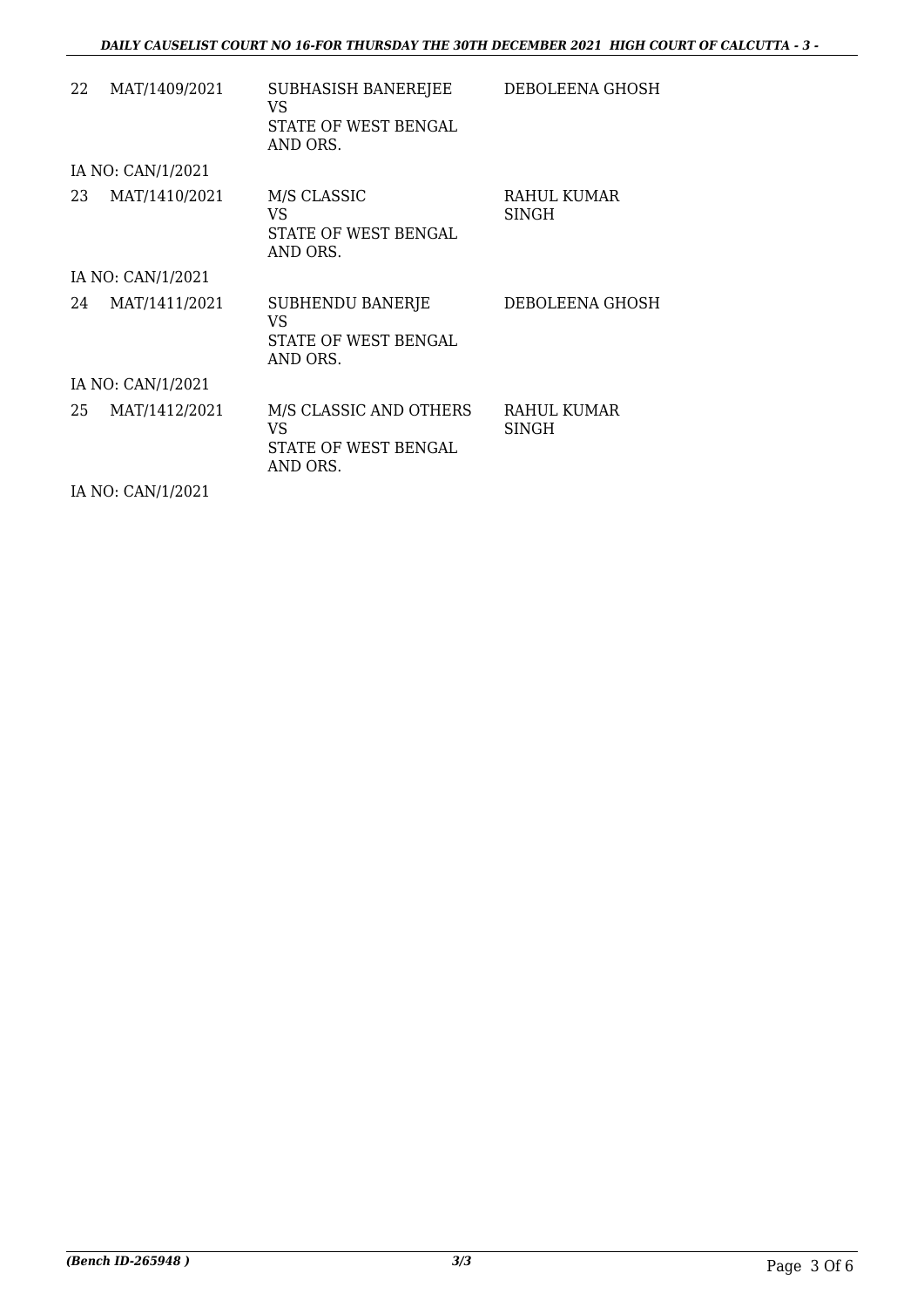

## **Appellate Side**

**DAILY CAUSELIST For Thursday The 30th December 2021**

## **COURT NO. 17 SINGLE BENCH (SB) AT 10:30 AM HON'BLE JUSTICE RABINDRANATH SAMANTA (VIA VIDEO CONFERENCE)**

## **(VACATION BENCH)**

## **ON 30TH DECEMBER,2021 (THURSDAY) - SHALL TAKE UP ALL URGENT WRIT AND CIVIL MATTERS FILED DURING VACATION OR WITH LEAVE OF THE REGULAR BENCH.**

## **WRIT MATTERS**

| 1 | WPA/17498/2021 | <b>DULAL SARKAR</b><br><b>VS</b><br>STATE OF WEST BENGAL<br>AND ORS.                          | TARUNJYOTI TEWARI      |
|---|----------------|-----------------------------------------------------------------------------------------------|------------------------|
| 2 | WPA/19469/2021 | DHURJATI PRASAD<br><b>MONDAL AND ORS</b><br><b>VS</b><br>THE STATE OF WEST<br>BENGAL AND ORS. | <b>MUKTESWAR MAITY</b> |
| 3 | WPA/20837/2021 | MAHFUZA KHATUN AND<br><b>ORS</b><br><b>VS</b><br>STATE OF WEST BENGAL<br>AND ORS.             | KANAILAL MONDAL        |
| 4 | WPA/21421/2021 | SHARAYAN SCHOOL OF<br><b>NURSING</b><br><b>VS</b><br>STATE OF WEST BENGAL<br>AND ORS.         | NILANJAN PAL           |
| 5 | WPA/21500/2021 | KARUNA DEBNATH<br><b>VS</b><br>STATE OF WEST BENGAL<br>AND ORS.                               | MD AASIF IQBAL         |
| 6 | WPA/21501/2021 | REKHA MITRA<br><b>VS</b><br>THE ADDITIONAL CHIEF<br><b>SECRETARY AND OTHERS</b>               | MD AASIF IQBAL         |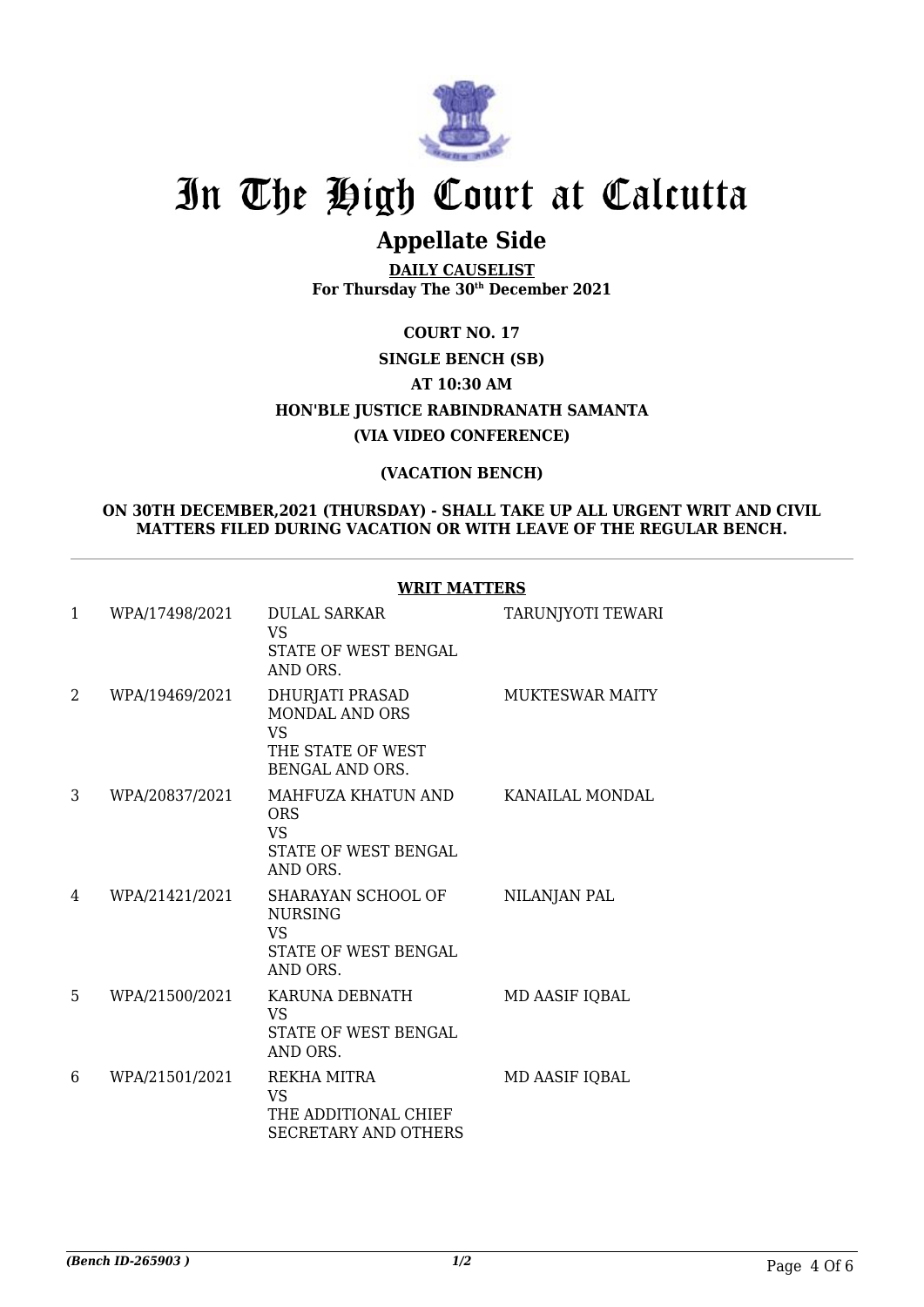| 7  | WPA/21503/2021 | DURGA CHATTERJEE<br>VS<br>DEPUTY COMMISSIONER<br>OF REVENUE ALIPORE<br>CHARGE AND OTHERS | RAJARSHI<br><b>CHATTERJEE</b> |
|----|----------------|------------------------------------------------------------------------------------------|-------------------------------|
| 8  | WPA/21504/2021 | <b>PANTHER SECURITY</b><br><b>SERVICE AND ANR</b><br>VS<br>UNION OF INDIA AND ORS.       | SAURAV CHAUDHURI              |
| 9  | WPA/21505/2021 | <b>BARNALI MITRA</b><br>VS<br>STATE OF WEST BENGAL<br>AND ORS.                           | MOLLY SAHA                    |
|    |                | <b>CIVIL REVISION</b>                                                                    |                               |
| 10 | CO/2343/2021   | MINTU KARIKAR<br>VS<br>ALLAUDDIN ANSARI                                                  | PRADYAT SAHA                  |
| 11 | CO/2353/2021   | NAKUL CHANDRA DEY<br>VS<br><b>DHIRAJ SANBUI</b>                                          | DEBASIS GHOSH                 |